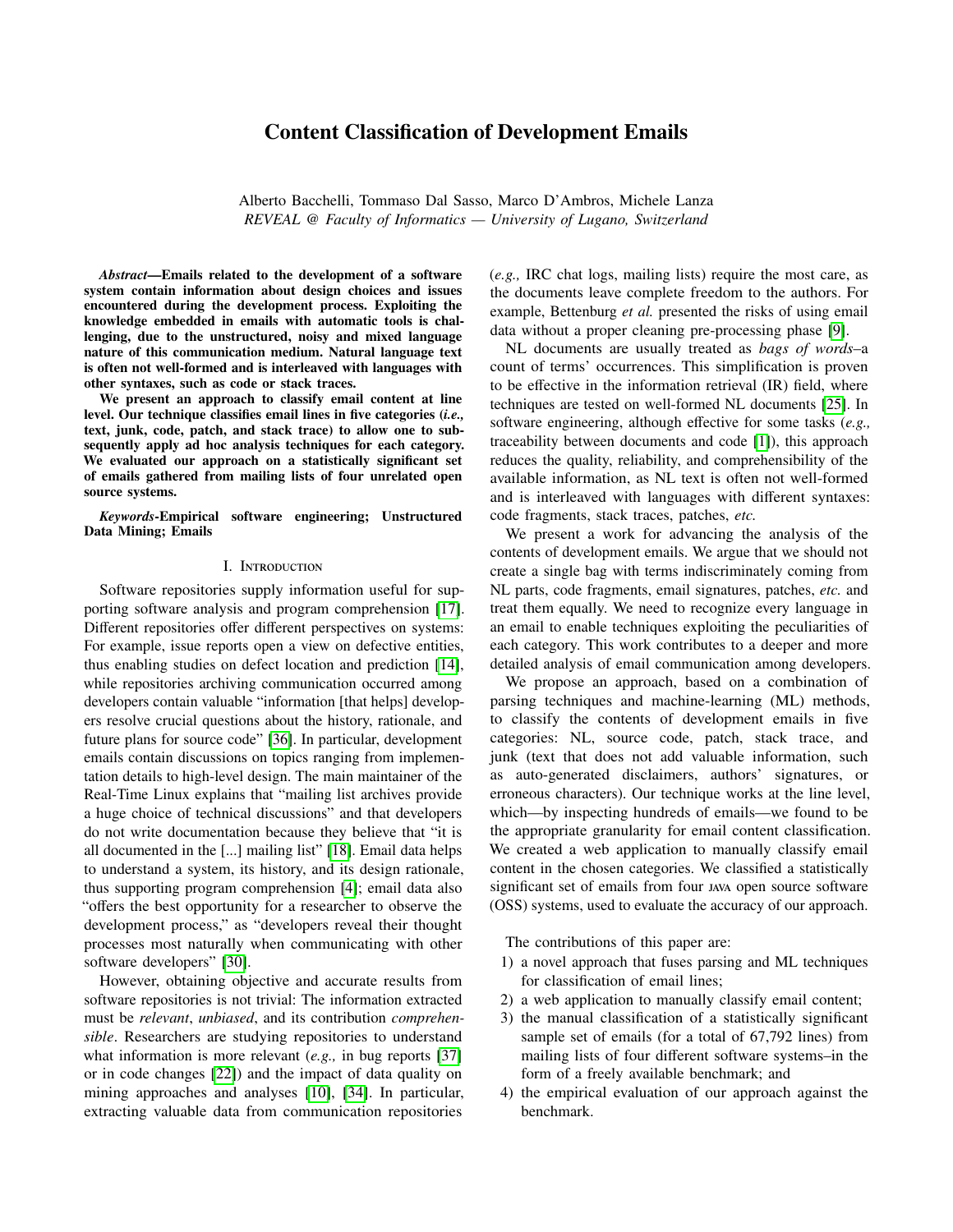Structure of the paper. In Section [II](#page-1-0) we motivate our work. In Section [III](#page-2-0) we describe the related work. In Section [IV](#page-3-0) we show how we collected and manually annotated the email data. In Section [V](#page-4-0) we detail our classification methods and their evaluation. We discuss threats to validity in Section [VI](#page-9-0) and conclude in Section [VII.](#page-9-1)

#### II. MOTIVATION

<span id="page-1-0"></span>Figure [1](#page-1-1) shows the body of an example development email. Due to the variety of languages used, if we consider the content of such email as a single bag of words, we would obtain a motley set of flattened terms without a clear context, thus severely reducing quality and amount of available information. Inversely, by automatically distinguishing the parts composing the email, we support many tasks, such as:

(1) Alice wrote:  $(2)$  > On Mon 23, Bob wrote:  $(3)$   $>>$  Dear list. (4) >> When starting up ArgoUML on my MacOS X system (Java 2) (5) >> it throws a NullPointerException very soon. You'll find the (6) >> trace below. I hope someone knows a solution. Thanks a lot! (7) >> Exception in thread "main" java.lang.NullPointerException  $(8)$   $>>$  at (9) >> javax.swing.event.SwingSupport.fireChange(SwingChange.java) (10)>> at javax.swing.AbstractAction.setEnabled(AbstractAction.java) [...] (11)>> at uci.uml.Main.main(Main.java:148) (12)> I'm sorry I can't help you Bob but thanks for sharing the stack...  $(13)$  > Alice.  $(14)$  > --(15)> "Beware of programmers who carry screwdrivers." --L. Brandwein (16)Alice, I believe we must change Explorer.java to fix Bob's problem: (17) public void setEnclosingFig(Fig each) { (18) super.setEnclosingFig(each); (19) if (each != null || (each.getOwner() instanceof MPackage)) { (20) m = (MPackage) each.getOwner(); } (21) The problem is in the condition, I attach the diff with this version: (22)--- src/org/argouml/ui/explorer/Explorer.java (revision 14338) (23)+++ src/org/argouml/ui/explorer/Explorer.java (working copy) (24)@@ -147,1 +147,1 @@  $\mathcal{N}$ [...]  $(25)$  super.setEnclosingFig(each); (26) - if (each != null || (each.getOwner() instanceof MPackage)) {  $\Im(27)$  + if (each != null && (each.getOwner() instanceof MPackage)) {<br> $\Im(28)$  m = (MPackage) each.getOwner(); } m = (MPackage) each.getOwner(); }  $(29)$  I hope this change is fine by you, if so, please apply it =) (30)Cheers, Carl. (31)-- I used to have a sig, but it took up much space so I got rid of it! (32)--------------------------------------------------------------------- (33) To unsubscribe, e-mail: dev-...@argouml.tigris.org (34) For additional commands, e-mail: dev-...@argouml.tigris.org  $\blacksquare$  NL text  $\boxtimes$  source code  $\boxtimes$  patch  $\blacksquare$  stack trace  $\blacksquare$  junk

Figure 1. Example development email with mixed content

Traceability recovery. In Figure [1,](#page-1-1) the email is referring to several classes (*e.g., Main*, *Fig*, and *MPackage*), but only the class *Explorer* is critical to the discussion: It causes the failure and the email's author is changing it to provide a solution. We realize the importance of *Explorer* by reading the NL line 16. As part of our ongoing investigation on email archives [\[4\]](#page-10-4), we often found this pattern: Artifacts mentioned in NL parts of emails are more relevant to the discussion than artifacts mentioned in other contexts (*e.g.,* stack traces). A traceability method based on bags of words (*e.g.,* [\[5\]](#page-10-13)) cannot recognize whether references to artifacts appear in a NL context, to increase the link relevance. Such a method can only use the number of occurrences to weight more certain terms [\[25\]](#page-10-11), leading to imprecise results. In Figure [1,](#page-1-1) a weighting based on occurrences would give the most relevance to class *MPackage* (mentioned 5 times), which is actually marginal to the discussion.

*By recognizing the context in which a term appears, one can elicit weights for words appearing in a document dynamically and more accurately, improving the traceability links's quality and giving more information to the user.*

Stop words removal. To better characterize documents, IR research invites to remove *stop words*, *i.e.,* very common words [\[25\]](#page-10-11), thus weighting more the peculiar terms of a document. This approach is less beneficial when applied to development emails: By removing stop words, one reduces the noise in NL parts, but also deletes information in parts with a different vocabulary (*e.g.,* source code). For example, deleting the stop word "each" from the content of Figure [1](#page-1-1) means also deleting a variable name in a code fragment (lines 17–20) and a patch (25–28). This is suboptimal, since variable names provide relevant information [\[23\]](#page-10-14). Similarly, we delete important information by removing programming language keywords from NL.

*By recognizing the di*ff*erent parts that compose an email, one can use di*ff*erent common terms removal techniques, exposing the most relevant information.*

Artifact summarization. Due to the amount of data produced during a system's evolution, researchers investigated how to expose only the significant parts to reduce information overload (*e.g.,* [\[28\]](#page-10-15)). The proposed techniques are tailored to specific types of artifact (*e.g.,* code [\[19\]](#page-10-16), NL documents [\[20\]](#page-10-17)) and cannot be applied to mixed documents, such as emails.

<span id="page-1-1"></span>*By recognizing the di*ff*erent parts of an email, one can use the most suited summarization technique according to each part's type and extract correct information.*

Fact extraction. To know the facts expressed in code fragments, patches, or stack traces, one can use ad hoc parsers. In Figure [1,](#page-1-1) using a parser for patches, one recognizes that the file being modified is *Explorer* (lines 22–23). Similarly, NL text can be analyzed with NLP techniques [\[21\]](#page-10-18). However, ad hoc parsers cannot be applied to mixed content, as they are not robust enough to manage unexpected data.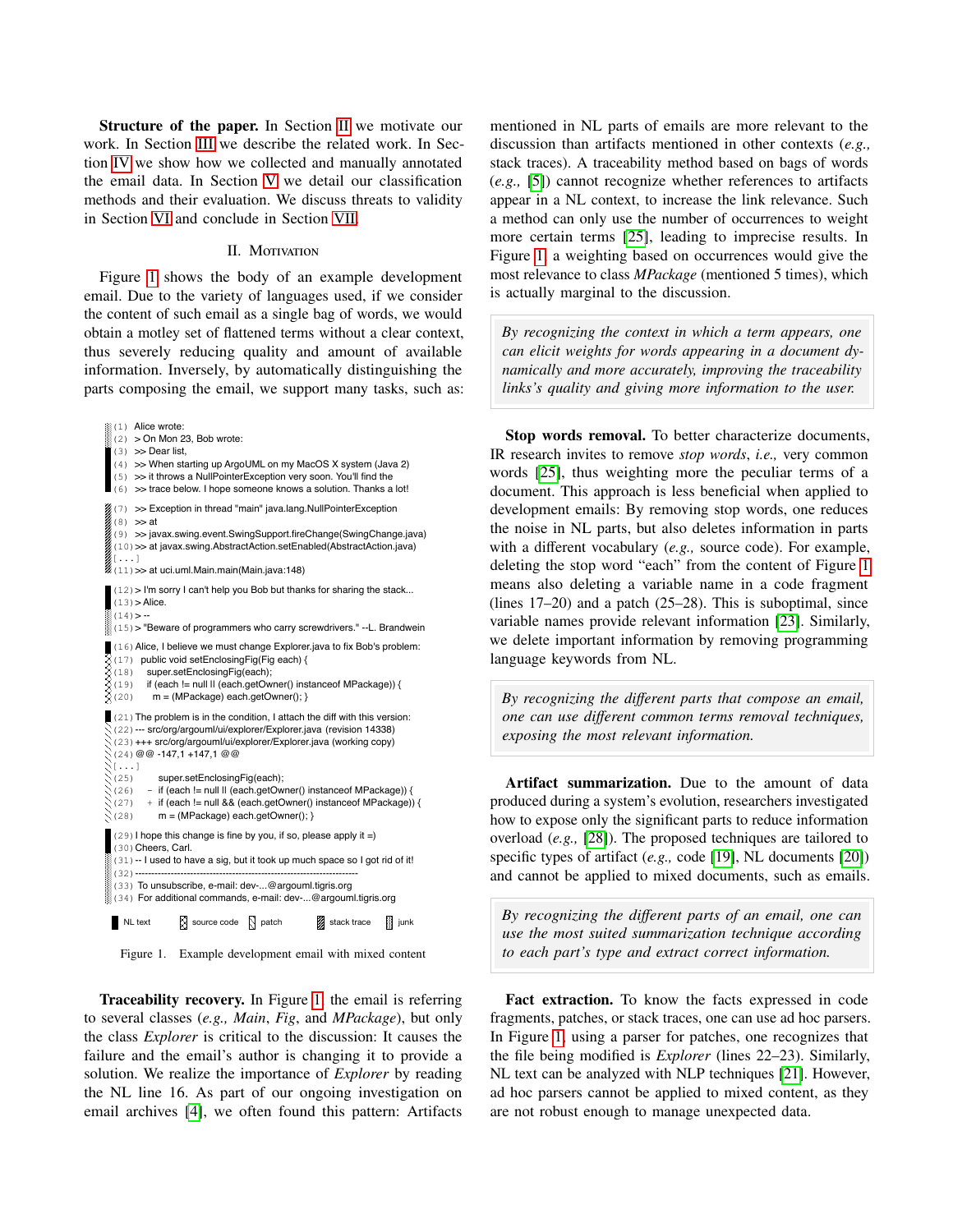*By distinguishing the type of each email line, we can exploit ad hoc analysis techniques to extract precise information.*

Non-essential information removal. In Figure [1,](#page-1-1) 8 lines out of 34 contain irrelevant data–"junk". Previous research indicated how some changes in version history are not essential, and how their detection and filtering can improve changebased analysis techniques [\[22\]](#page-10-7). Similarly, the detection and removal of junk from email content increase the quality of the data [\[9\]](#page-10-10), thus improving the quality of analyses.

*By recognizing the noise in emails, the important data emerges, improving the information extraction quality.*

### III. Related Work

<span id="page-2-0"></span>Researchers applied NL analysis techniques to softwarerelated documents and devised approaches to improve the comprehension of the NL parts. For example, Dekhtyar *et al.* [\[15\]](#page-10-19) discussed the promises and perils of text mining for NL software artifacts. Here we focus on research on the recognition of the different parts that compose NL artifacts.

The work by Bettenburg *et al.* [\[9\]](#page-10-10) focuses on making the research community aware of the noise in email data and presents the importance of a proper cleaning pre-processing phase. The authors suggest possible filtering heuristics to recognize noise and irrelevant information. Later, Bettenburg *et al.* devised infoZilla, a tool to recognize and extract patches, stack traces, source code snippets, and enumerations in the textual descriptions that accompany issue reports [\[8\]](#page-10-20). It is composed of four independent filters, one per category, which are used in cascade to process the text. The source code filter exploits an approach inspired by island parsing [\[27\]](#page-10-21), while the others are based on text matching implemented through regular expressions. In the task of differentiating documents (*i.e.,* deciding whether they contain or not each category), infoZilla reached almost perfect results, with precision and recall values above 0.95 in all the categories. InfoZilla has been effectively applied to investigate relevant features of text in issue reports [\[37\]](#page-10-6).

Compared to bug comments, development emails present the following differences: (1) they contain a larger NL vocabulary, since the discussion is not limited to bug related issues; (2) they present more noise, generated for example by email headers and authors' signatures; and (3) emails pose greater challenges in text recognition, since many email clients automatically wrap long lines of text, thus breaking the right formatting [\[11\]](#page-10-22). Bird *et al.* proposed an approach to measure the acceptance rate of patches submitted via email in OSS projects [\[11\]](#page-10-22). They extracted code patches from emails and used them to analyze the developers' interactions.

Some information retrieval approaches targeted the classification of text or the recognition of information with

specific patterns [\[21\]](#page-10-18), exploiting probabilistic and ML models (*e.g.,* Maximum Entropy Models [\[7\]](#page-10-23) or Hidden Markov Models [\[6\]](#page-10-24)). Tang *et al.* addressed the issue of cleaning the email data for text mining [\[33\]](#page-10-25). The authors proposed a four-step approach to clean emails: (1) non-NL text filtering, (2) paragraph recognition, (3) sentence boundaries detection, and (4) word normalization. Their method first filters out email headers, signatures, and program code (*without* a distinction from patches or stack traces); then it recognizes the paragraphs and sentences that compose the remaining NL text; finally, it corrects misspelled words. The authors randomly chose a total of 5,459 emails from 14 unrelated sources (*e.g.,* newsgroups at Google) and created 14 data sets in which they manually labeled headers, signatures, quotations, and program codes. Given the labelled data, the authors implemented a classifier for each step of their approach. All the classifiers use Support Vector Machines (SVM) and are based on specific features (*e.g.,* number of words). At line level classification, they achieved an f-measure of 0.81 in recognizing code, and 0.98 and 0.90 for header and signature.

Carvalo and Cohen devised methods to recognize signature blocks and reply lines in emails [\[13\]](#page-10-26). They worked at the line level and tested the effectiveness of a set of features with many ML classifiers. In the signature detection task the methods reached an f-measure value of 0.97.

In our previous work we proposed Besc, a *lexical* approach to recognize the lines of development emails that contain Java code fragments [\[3\]](#page-10-27). Even though Besc achieves good results in terms of effectiveness and practical performance, it specifically focuses on recognizing code and can only be partially used in the context of a more comprehensive email text classification. For example, Besc merges lines of stack traces, patches, and actual source code, under the umbrella of code fragments: In Figure [1,](#page-1-1) it would indiscriminately recognize lines 9–11, 17–20, and 25–28 as code fragments. Although such an approach can be useful for certain system analyses (see [\[3\]](#page-10-27)), it generates a classification that does *not* allow one to (1) distinguish lines written in NL; (2) recognize patch context and headers (*e.g.,* lines 22–24 in Figure [1\)](#page-1-1); (3) distinguish complete blocks of stack traces, (*e.g.,* lines 7–11, to use ad hoc parsers); (4) remove the non-relevant information (*i.e.,* "junk").

Summing up, previous work differs from the current as it:

- addressed more compact classification tasks, for example only detecting patches [\[11\]](#page-10-22) or signatures [\[13\]](#page-10-26);
- considered a larger granularity or different data sources (*e.g.,* bug reports [\[8\]](#page-10-20));
- did not distinguish structured data forms (*e.g.,* by merging patches, code, and stack traces [\[3\]](#page-10-27), [\[33\]](#page-10-25));
- hard-code all the classification rules, thus not covering unexpected cases (*e.g.,* [\[3\]](#page-10-27)).

We strive for an approach with a fine granularity and a wide breadth, able to provide a robust classification, which can be used for increasing the quality of subsequent analyses.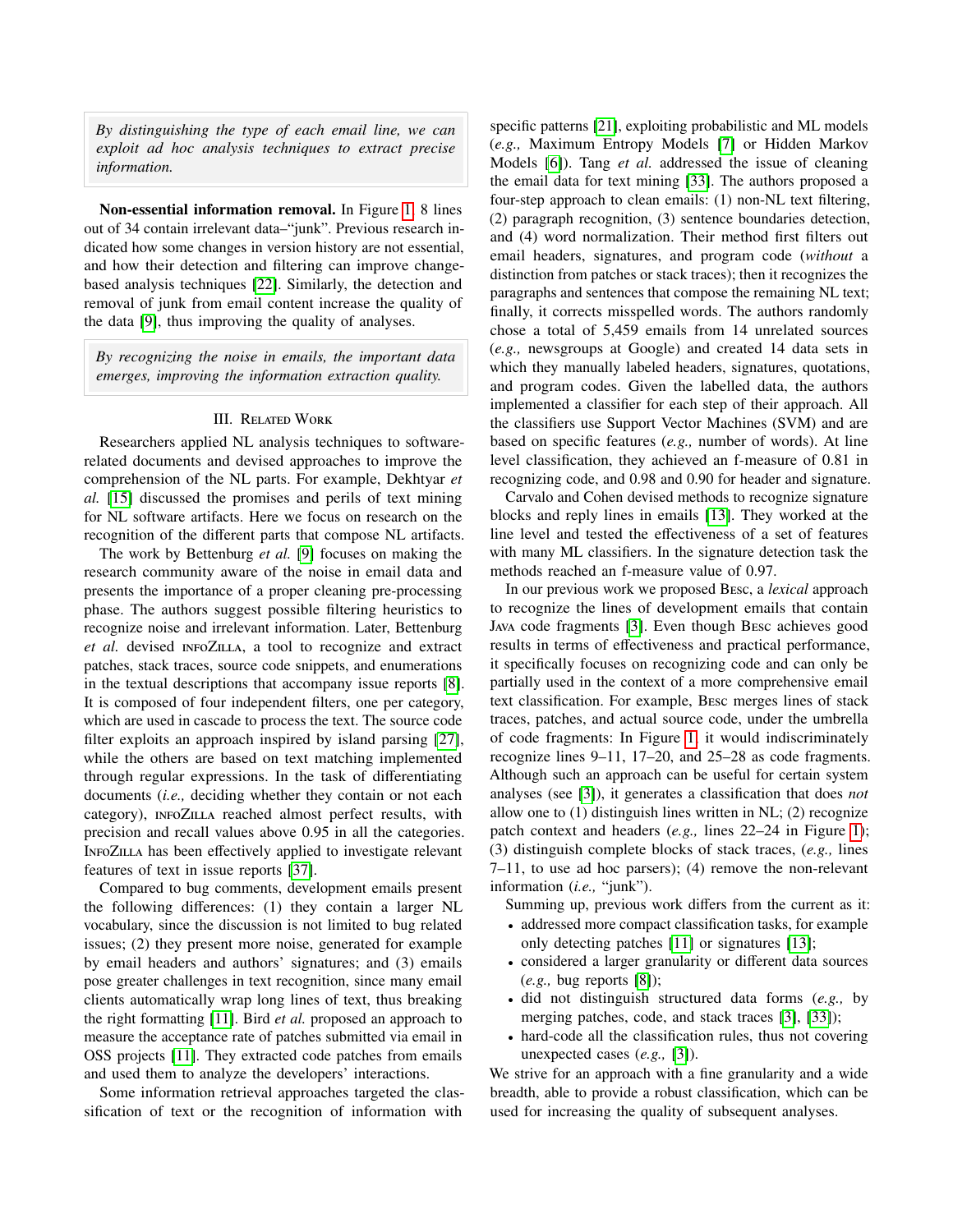### IV. DATA COLLECTION AND CLASSIFICATION

<span id="page-3-0"></span>Since we strive for devising a method for reliably and precisely classifying email lines, with the aim of improving data quality and comprehension, we need data sets that are *accurate*, *comprehensive*, and of *statistically significant* sizes. This is critical for the validation and leads to more reliable training for the supervised classification methods. To this aim, we implemented a web application to assist the manual classification of email content in categories.

### *A. Data Collection*

Different software systems often use different applications to manage email repositories. We tackled this issue by importing data from MarkMail (http://[markmail.org\)](http://markmail.org), a web service storing more than 8,000 up-to-date mailing lists.

Table I Email data sets used in the experiment, by system

<span id="page-3-1"></span>

|                                    | Mailing list |        |                           |        |  |  |  |  |
|------------------------------------|--------------|--------|---------------------------|--------|--|--|--|--|
| System<br>URL                      | Inception    | Total  | Emails<br>After Filtering | Sample |  |  |  |  |
| ArgoUML<br>argouml.tigris.org      | Jan 2000     | 25.538 | 25.538                    | 379    |  |  |  |  |
| Freenet<br>freenetproject.org      | Apr 2000     | 23.134 | 23.134                    | 378    |  |  |  |  |
| <b>JMeter</b><br><i>imeter.org</i> | Jan 2006     | 24.005 | 5.814                     | 361    |  |  |  |  |
| Mina<br>org.apache.mina.dev        | Feb 2001     | 21.384 | 14.499                    | 375    |  |  |  |  |
| Total                              |              | 94.061 | 68.985                    | 1.493  |  |  |  |  |

Table [I](#page-3-1) shows the four software systems and mailing lists we considered. We selected unrelated systems emerging from the context of different free software communities, *i.e.,* Apache, ArgoUML, and Freenet. The development environment and paradigms, and the usage of the mailing lists are likely to differ, thus mitigating external validity threats.

We imported all the messages starting from the mailing list inception (second column in Table [I\)](#page-3-1) to the end of 2010. The only pre-processing conducted on the emails was filtering out messages automatically generated by the bug tracking system and the versioning system.

From each filtered mailing list, we extracted statistically significant sample sets (last column, Table [I\)](#page-3-1), which were used by the approach without any pre-processing on the text. Since we had no prior knowledge on the distribution of line categories in the populations, we opted for simple random sampling [\[35\]](#page-10-28) to pick the emails. The chosen sizes have a 95% confidence level<sup>[1](#page-3-2)</sup> and a 5% error margin.

#### *B. Data Classification*

To test our approach and train supervised ML classifiers, we needed to manually classify the 1,493 sample emails. To ease this manual task and alleviate its error-proneness, we devised MAILPEEK, a web application written in SMALLTALK using the Seaside framework [\[16\]](#page-10-29)).



Figure 2. Mailpeek: our web app for classifying email content

<span id="page-3-3"></span>Figure [2](#page-3-3) shows the main window of MAILPEEK, as it appears in a web browser after a user selects a mailing list of interest and the application extracts a random email among those not automatically filtered. MAILPEEK displays the email metadata (point I) and content (point II), with vertical bars to show indentation levels and increase readability.

Users conduct the classification task at the *character* level: To label a block, they (1) click on starting and ending characters, (2) verify the correctness of the selection (which is shown in a yellow background), and (3) apply the appropriate category, either by clicking on a button in the left menu (point III), or using keyboard shortcuts. The character granularity provided us the basis to decide which granularity was appropriate for the automatic classification, *i.e.,* line granularity (see Section [IV-C\)](#page-4-1).

When users hover with the mouse on any character in the email content area (point II), the character font size triples (point IV). According to Fitts' Law [\[24\]](#page-10-30), this eases the selection, thus decreasing fatigue and errors.

Once an email is completely classified, the user clicks on *save* (point V) and MAILPEEK loads another random email among those not yet classified. The *skip* link allows the user to leave out non-valid emails that were not removed by the filtering phase. The top menu (point VI) allows users to change mailing list or trigger the importer.

Two graduate students from the REVEAL Research Group at the University of Lugano, with several years of Java programming experience, conducted the manual classification task on two distinct sets of emails. We evaluated the interrater agreement by asking them to also classify 5% of the emails analyzed by the other person. In this sample, we found 12 non concordant lines (less than 0.2%).

<span id="page-3-2"></span><sup>&</sup>lt;sup>1</sup>See [\[5\]](#page-10-13), [\[35\]](#page-10-28) for more information about sample size determination.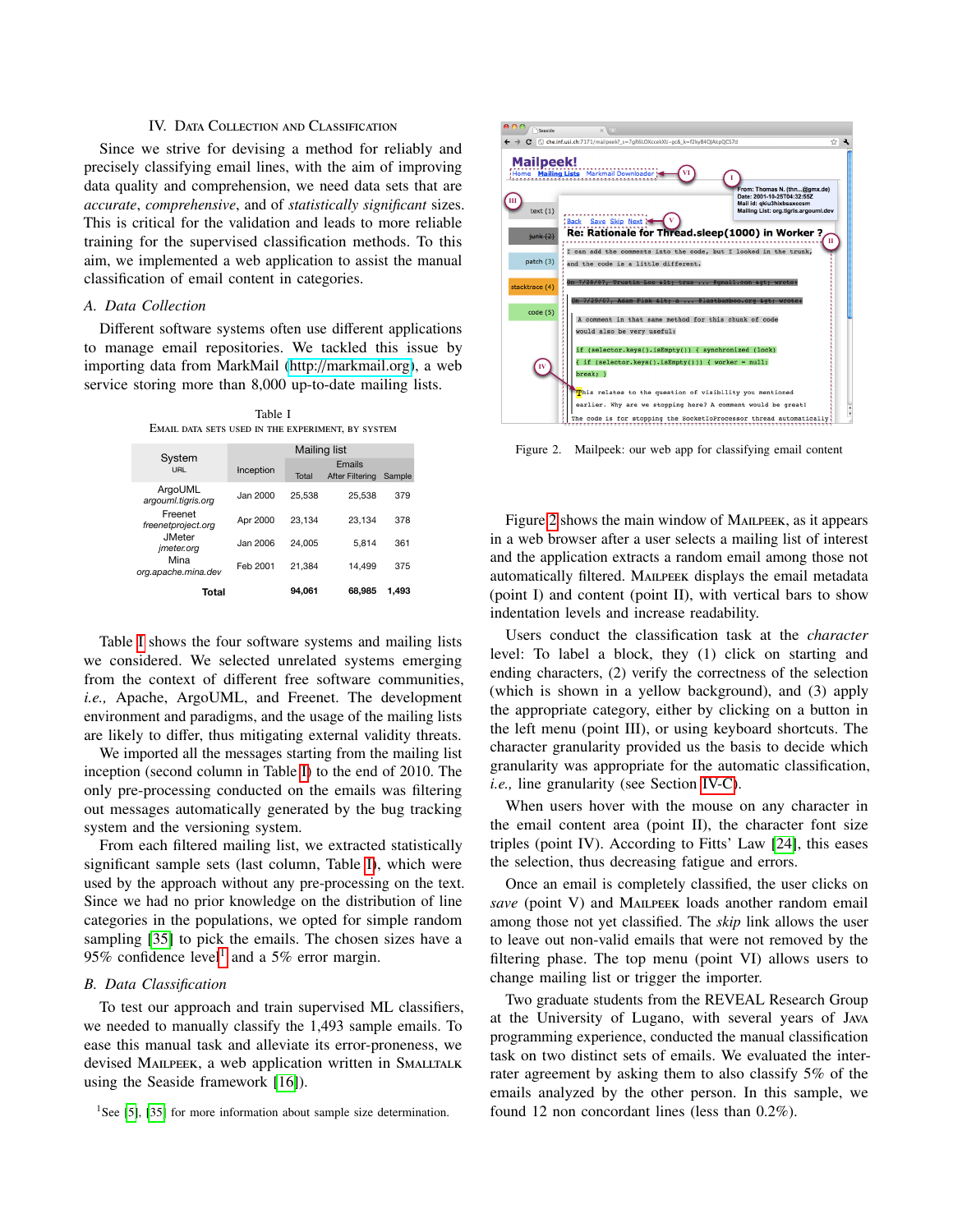# <span id="page-4-1"></span>*C. Data Distribution*

Table [II](#page-4-2) reports categories' distributions in the sample sets.

Table II

<span id="page-4-2"></span>

| DISTRIBUTION OF THE CATEGORIES PER LINE, BY SYSTEM |                        |  |          |                        |        |  |        |                            |        |                                                                    |  |
|----------------------------------------------------|------------------------|--|----------|------------------------|--------|--|--------|----------------------------|--------|--------------------------------------------------------------------|--|
|                                                    |                        |  |          | ArgoUML Freenet JMeter |        |  |        | Mina                       |        | Total                                                              |  |
| NL Text                                            |                        |  |          |                        |        |  |        |                            |        | 10,945 47.2% 7,923 59.6% 7,778 41.8% 6,496 51.2% 33,142 48.9%      |  |
|                                                    |                        |  |          |                        |        |  |        |                            |        | Junk 11,122 47.9% 4,096 30.8% 9,734 52.3% 4,633 36.5% 29,585 43.6% |  |
| Patch $\mathbb{N}$                                 |                        |  | 470 2.0% |                        |        |  |        |                            |        | 986 7.4% 339 1.8% 287 2.3% 2.082 3.1%                              |  |
| Source Code $\boxtimes$                            |                        |  |          |                        |        |  |        |                            |        | 304 1.3% 29 0.2% 591 3.2% 990 7.8% 1.914 2.8%                      |  |
| Stack Trace                                        |                        |  | 364 1.6% |                        |        |  |        | 254 1.9% 165 0.9% 286 2.3% |        | 1.069 1.6%                                                         |  |
|                                                    | 23,205<br><b>Total</b> |  | 13,288   |                        | 18,607 |  | 12,692 |                            | 67,792 |                                                                    |  |

Most lines are NL; more than 30% of lines are junk, thus stressing the impact of noise on email data; the frequency of other categories is lower and the ranking changes according to the mailing list. The different composition of the email sets' contents reflects the different usage of mailing lists among the communities. Some lines are *hybrid*: they belong to more than one category, and are mostly composed of junk not separated by the NL text. They account for less than 5% of the population (*i.e.,* 3,362 lines). To mitigate the bias in the experiment we include them as separated instances.

#### V. Experiment

<span id="page-4-0"></span>We created a number of techniques based on ideas gathered both from the IR field, which we reshaped and adapted, and from language programming parsing. Even though the techniques can be used in isolation, we achieved the best results by creating a unified approach.

#### <span id="page-4-3"></span>*A. Term Based Classification*

In IR systems, documents are considered as bags of words, where syntactic information, ordering, and constituency of the words play no role in determining their meaning. In practice each document is modeled as a vector of features, which correspond to *terms* in the corpus vocabulary. For example, if we consider a document (*d*), the cardinality of the vocabulary  $(|C|)$ , and how many times each term  $(t_i)$  occurs in *d*, we could define the document vector as:  $v_d = [t_{1(d)}, t_{2(d)}, \ldots, t_{C(d)}].$ <br>This simple vector modeling has been widely used w

This simple vector modeling has been widely used with supervised ML algorithms to achieve very effective results in automatic text classification [\[25\]](#page-10-11), [\[31\]](#page-10-31). We ground the first techniques on the same basis: We consider lines as vectors of terms and use ML for their classification.

In the following we we describe and motivate our choices in terms of the used ML technique and vector features (*i.e.,* terms), which cannot be based on results from the IR field, as they refer to other domains and classification tasks.

<span id="page-4-4"></span>*1) Machine-learning method:* We employ Naïve Bayes, a method of *supervised* learning (*i.e.,* ML algorithms that use classified training examples to infer the classification function). Naïve Bayes relies on the *conditional independence* assumption: The presence of a feature is unrelated to the occurrence of the other features. Even though the assumption is a strong simplification, the method often outperforms more sophisticated techniques [\[21\]](#page-10-18); in particular in text classification, *Na¨ıve Bayes* achieves significant results [\[12\]](#page-10-32). An asset of Naïve Bayes is its linear complexity, which allows training and classification to be performed efficiently, even with a very large number of features.

The method uses Bayes' rule [\[21\]](#page-10-18) to compute the probability that a line  $l$ , made of  $t_k$  terms, belongs to class  $c$ :

$$
P(c|l) \approx P(c) \prod_{k} P(t_k|c)
$$
 (1)

It computes the posterior probability  $P(c_i|l)$  for each class and chooses the one with the highest probability. This is the *maximum a posteriori* (MAP) hypothesis [\[21\]](#page-10-18):

$$
C_{MAP} = \arg\max_{c_j \in C} P(c|l) \approx \arg\max_{c_j \in C} P(c) \prod_k P(t_k|c)
$$
 (2)

If we want to classify the line  $d = "Alice wrote : " as text,$ *junk*, or *code*, the algorithm first computes the probabilities as:  $P(text|l) = 0.43, P(junk|l) = 0.55 \text{ and } P(code|l) = 0.02,$ then selects the value 0.55, thus classifying *l* as *junk*.

*2) Selection of the terms:* Words: They are the fundamental tokens of all the languages we want to classify. We judge the words in our corpus of 67,792 non-empty lines to be proper features for line modeling. Contrarily to most IR methods, we do perform neither *stop word removal* (*i.e.,* excluding very common words), as we expect very frequent words to be representative of a class (*e.g.,* Java keywords in code), nor *stemming* (*i.e.,* collapsing the morphological variants of a word), as we expect some variants to be more characteristic of certain classes (*e.g.,* verb tenses in NL text). Punctuation: We must distinguish lines written in languages with different syntaxes, thus we consider punctuation to be a valuable aspect. Unless the punctuation marks are separated by words or spaces (*e.g.,* the dots in *javax.swing.*, are two occurrences of the feature "."), we consider them as a single term, thus recognizing special characters, such as "@@" in line 24 in Figure [1.](#page-1-1) We do not consider email reply threading characters  $(e.g., > \text{and} \gg)$  in lines 2-15 in Figure [1\)](#page-1-1) at this point, as they do not have a definite role for line classification. Bi-grams: Naïve Bayes relies on the conditional independence assumption, which makes the modeling of NL text features feasible. However, the other considered languages have a stricter syntax with patterns of terms appearing together (*e.g.,* "public void" in code). To model this dependency characteristic of some terms, thus also reducing the negative effects of Naïve Bayes' assumption, we also consider *bigrams* (*i.e.,* pairs of terms appearing one after the other).

Context: All the features considered so far are extracted *only* from the line under classification. However, some of the considered classes (*i.e.,* patch and stack trace) have a structure recognizable only if considering surrounding lines. For example, line 18 and line 25 have the same content,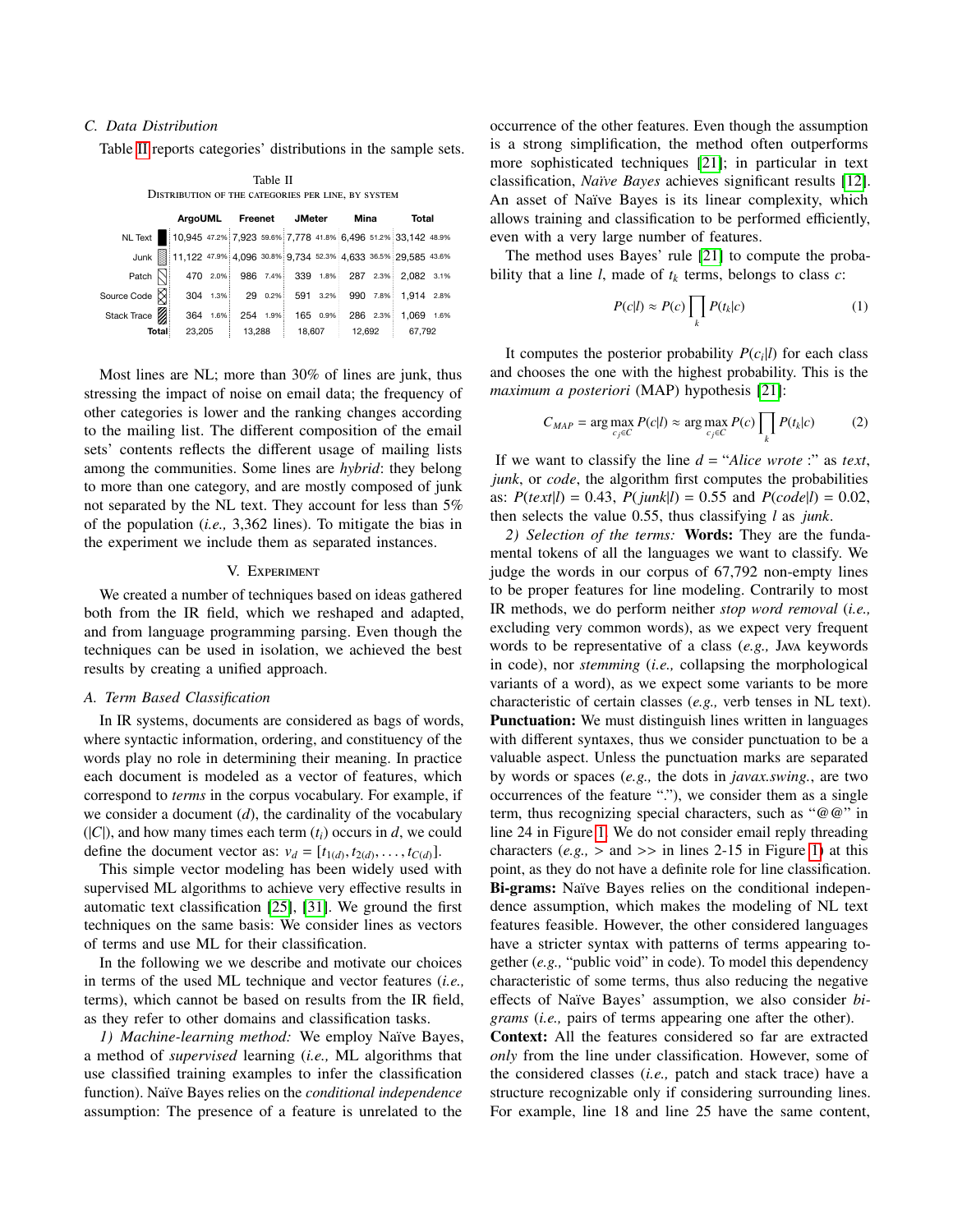thus can be mapped to the correct class only considering the context lines. Researchers proposed to solve a similar problem by adding features with characteristics of lines close to the one under classification [\[13\]](#page-10-26), [\[33\]](#page-10-25). We adapt this approach to our case by considering what appears in the preceding and following lines. For example, in addition to " $@@"$ , we have the features "@@-lineBefore", and "@@-lineAfter".

Table III Results with term based classification, by feature sets

<span id="page-5-0"></span>

|                                          | Number<br>of Features | 10-fold cross validation<br>Correct Lines | Impr. sig. | <b>Mailing list cross validation</b><br><b>Correct Lines</b> | Impr. sig. |
|------------------------------------------|-----------------------|-------------------------------------------|------------|--------------------------------------------------------------|------------|
| Words                                    | 12.658                | 46.555 68.6%                              |            | 46.056 67.9%                                                 |            |
| Words, Punctuation                       | 19.384                | 62.938 92.8%                              | p < 0.001  | 58.172 85.8%                                                 | p < 0.001  |
| Words, Punctuation,<br>Bi-grams          | 145.187               | 63.413 93.5%                              | p < 0.001  | 58.568 86.4%                                                 | p < 0.001  |
| Words, Punctuation,<br>Bi-grams, Context | 435.561               | 63.708 93.9%                              | p < 0.001  | 60.580 89.4%                                                 | p < 0.001  |
|                                          |                       |                                           |            |                                                              |            |

*3) Line modeling:* After defining the aforementioned features, we modeled each line as vector a of  $n+1$  dimensions. The first *n* elements are the chosen features, while the last one is the manual classification value (*e.g.,* "patch"). The first column of Table [III](#page-5-0) shows the values of *n* according to the considered subset of features. Each feature is populated with the corresponding term's occurrences in the line.

### *B. Training and Testing*

Since we use a supervised ML algorithm, we need to train it on classified data. We use two different approaches for training the model and show how this affects the results when testing of the model's accuracy. To evaluate the model's accuracy, we count the number of correctly classified lines and we use two IR metrics [\[25\]](#page-10-11): *precision*  $(P = \frac{|TP|}{|TP+FP|})$  and *recall*  $(R = \frac{|TP|}{|TOT|})$ . *TP* (true positives) are correctly classified lines, *FP* (false positives) are not correctly classified lines, and *TOT* is the total number of lines. *F-measure* is the weighted harmonic mean of *P* and *R* [\[25\]](#page-10-11).

*1) Ten-fold stratified cross-validation:* As a first step, we apply 10-fold stratified cross validation [\[35\]](#page-10-28): We split the dataset in 10 folds, use 9 folds (90% of the lines) to train the prediction model, and use the remaining fold to test the model's accuracy. This process is repeated 10 times rotating the training and testing folds. The distribution of classes is kept equal in training and test sets. Columns 2 and 3 in Table [III](#page-5-0) show the results. Each subset of features adds information that increases the results in a significant way (column 3). When considering all the features, the ratio of correctly classified instances reaches almost 94%.

*2) Mailing list cross-validation:* Different mailing lists discuss about different systems and are likely to use different words and jargon. For example the mailing list signature (*e.g.,* lines 32–34 in Figure [1\)](#page-1-1) have different terms in each mailing list. Thus, term-features that work for one mailing list may not be useful for others. To better test the generalizability of the results achieved by the classifier, we conduct a "mailing list cross validation." In practice, it is a 4-folds cross validation, in which folds are neither stratified nor randomly taken, but correspond exactly to the different mailing list: We train the classifiers on three mailing lists and we try to predict the classification of the remaining mailing list. We do this four times rotating the mailing lists and we measure the average results. Columns 4 and 5 in Table [III](#page-5-0) show the results.

As expected, testing with mailing list cross validation, the performance of the classifier drops, even when considering all the features. However, this is a more relevant test to understand the results of the classifier applied to unseen Java development mailing lists, and we use it in following.

| Table IV                                                  |  |  |  |  |  |  |  |  |
|-----------------------------------------------------------|--|--|--|--|--|--|--|--|
| MAILING LIST CROSS VALIDATION ON THE BEST SET OF FEATURES |  |  |  |  |  |  |  |  |

<span id="page-5-1"></span>

| classified as $\rightarrow$ NL Text Junk |        |              | Patch    | Source<br>Code | <b>Stack</b><br>Trace | Precision | Recall | F-Measure |
|------------------------------------------|--------|--------------|----------|----------------|-----------------------|-----------|--------|-----------|
| NL Text                                  | 32,062 | 1,046        | 20       | 8              | 6                     | 0.894     | 0.967  | 0.929     |
| I<br>Junk                                |        | 3,269 26,225 | 54       | 14             | 23                    | 0.942     | 0.886  | 0.913     |
| Patch                                    | 207    | 343          | 946      | 585            |                       | 0.452     | 0.454  | 0.453     |
| Source Code <b>N</b>                     | 309    | 121          | 1,074    | 410            | 0                     | 0.403     | 0.214  | 0.280     |
| Stack Trace                              | 35     | 97           | $\Omega$ | 0              | 937                   | 0.969     | 0.877  | 0.920     |

Table [IV](#page-5-1) reports confusion matrix [\[25\]](#page-10-11), precision, recall, and F-measure values for the classification with all the termfeatures (*i.e.,* words, punctuation, bi-grams, and context). The best results are achieved in classifying text, junk, and stack trace, while patch and code are often misclassified among themselves. This is reasonable, since recognizing those lines requires a large context: Even a human reader could not determine to which class line 28 in Figure [1](#page-1-1) belongs without inspecting many lines. However, differentiating code and patches might be useful for various tasks, such as improving traceability links or automatically estimating the topic and purpose of the email (see Section [II\)](#page-1-0).

### <span id="page-5-2"></span>*C. Term Based Features and Overfitting*

By considering the entire set of features (*i.e.,* words, punctuation, bi-grams, and context), we obtain a complex classification model with more features than training instances. In such a scenario, *overfitting* is likely to occur—this hypothesis is supported by the reduced performances of the classifier in mailing list cross validation (see Table [III\)](#page-5-0). By reducing the features that are not valuable to correctly predict instances outside the training set, we decrease overfitting and increase the generalizability of the results.

Since we use words and punctuation to describe the common traits of each language, we suppose that the terms that rarely occur in the corpus are less relevant and can be removed. We investigate this hypothesis by gradually filtering out features (from all four kinds) that appear in less than *t* lines and inspecting the results.

Figure [3](#page-6-0) shows the average classifier's performance in mailing list cross validation, with *t* ranging from 1 to 4,587 (higher values reduce the number of features to less than 10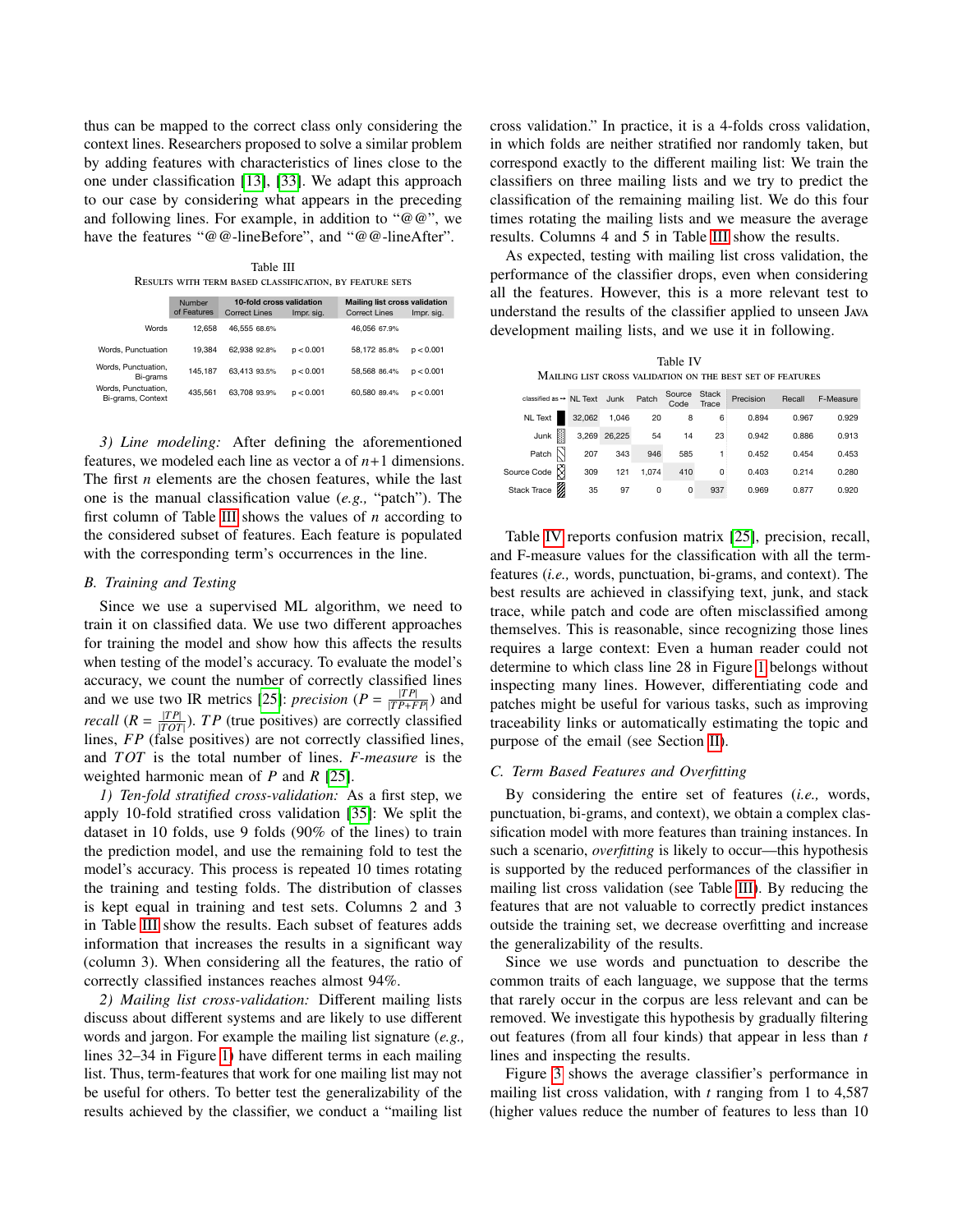

Figure 3. Results on training and test sets, by line threshold for features

greatly reducing the results). The blue dashed line (above) is the average percentage of correctly classified lines on the training set, while the red solid line (below) is the average percentage on the test set. The best result on the training set (*i.e.,* 96.1%) is set at *t* value of 1, (*i.e.,* we consider all the features, 115,864 on average when training on three mailing lists), while the best result on the testing set (*i.e.,* 89.9%) is set at *t* value of 11 (*i.e.,* 5,618 features on average), which reduces some noise. The optimal *t* value for the best testing set results, however, changes according to the mailing list: Two lists have a *t* value of 2, one of 25, and one of 46. A valid approach to find a good value for *t*, also for unseen data, is to consider the point with the highest ratio between testing results and training results [\[35\]](#page-10-28). We find this hot spot with a threshold of 548 lines (*i.e.,* 122 features on average). Interestingly the number of features is a tiny fraction of the initial ones, but the testing results are reduced only by a 1.5% (*i.e.,* 88.3%). Higher thresholds lead to lower performances.

### <span id="page-6-1"></span>*D. Parsing Based Classification*

We tackle the classification from a different perspective and use a different approach: parsing. In fact, three of the considered classes (*i.e.,* stack trace, patch, and source code), which are either produced or consumed by a machine, present a clearly structured and defined syntax that may be recognized even if embedded in a noisy unstructured context. We use a technique from our previous work [\[2\]](#page-10-33) to write specialized parsers per each class (excluding NL text), based on the concept of island parsing [\[27\]](#page-10-21). For space reasons, we detail only the most salient features of each parser. The complete source code is available at http://[mucca.inf.usi.ch.](http://mucca.inf.usi.ch)

### *D.1. Stack Trace Parsing*

We define a terminology: The *exceptionMessage* is the NL message included at the beginning of stack traces (*e.g.,* line 7 in Figure [1\)](#page-1-1); the *atLine* is a method invocation within a specific file (*e.g.,* lines 8–11); the *ellipsisLine* reduces lengthy stack traces and has the form: "...<number> more"; the *causedByLine* may be in any point in a trace and introduces a nested trace and has the form: "Caused by: <stacktrace>".

Among these elements, *atLine*s and *ellipsisLine*s are the most recognizable ones. By using the concept of *island parsing* [\[32\]](#page-10-34) and the Smalltalk parser generator *PetitParser* [\[29\]](#page-10-35), we defined a grammar to obtain a parser to extract these two elements, even if embedded in the noisy content of emails or arbitrarily split on more lines, because of erroneous line breaks. By testing our approach on the whole corpus we found no errors in this parsing phase.

<span id="page-6-0"></span>The *exceptionMessage* and the *causedByLine* elements have an unpredictable structure (*e.g.,* different Java virtual machine versions may output the same error message differently), thus they cannot be parsed with a specific grammar. We use a double-pass approach: First, we mark all the *atLine*s and *ellipsisLine*s, then we look for each line that contains strings such as "exception", "error", *etc.* When such a line exists, if the next *n* lines belong to those lines marked in the first step, we classify it and all the lines up to the first *atLine* as *stack trace*. Since *exceptionMessage*s are made of not more than three lines, we use an *n* of 3. The value can be adapted if a system uses another message length.

For example, when we apply our stack trace parser to the email in Figure [1,](#page-1-1) in the first pass, it classifies lines 8–11 as *stack trace*; in the second pass, it considers lines 5 and 7 as *exceptionMessage* candidates, since they both contain the string "exception". Finally, it only picks line 7, because in the next 3 lines there is an *atLine* (in this heuristic, we also count the empty lines, such as the line between 6 and 7).

## *D.2. Patch Parsing*

We define a terminology: The first two lines of a patch (*e.g.,* lines 22 and 23) are the *patchHeader*, and contain the reference to the modified file and, optionally, the revision versions (*e.g.,* lines 22 and 23 in Figure [1\)](#page-1-1); the lines showing the changes done by the patch (*e.g.,* line 22) are the *patchBlockHeader*; and all the lines in the chunk (*e.g.,* lines 25–28) are the *patchBlock*.

Similarly to the previous approach, we start from the most recognizable lines and expand to include the more ambiguous ones. The parsing is done in a single pass: We wrote a grammar to generate a parser that recognizes the *patchHeader* by using "—", "+++", and "@@" as hooks; then it recognizes the *patchBlockHeader* (thanks to its clear structure), then it matches the following *patchBlock*. The *patchBlock*s are problematic, since they have variable length and an unclearly defined ending. In fact, after the deleted and added lines (which are marked with initial "+" or "-" signs, as in lines 26 and 27), patches include *some* contextual lines: Their number may vary between zero and three, or more if not well formatted. We implemented a lookahead heuristic that checks whether the lines after the "+" or "-" signs might be good candidates as patch. The heuristic checks whether the lines are source code, through a reduced version of the code parser described later, and in the positive case it classifies them as *patch*.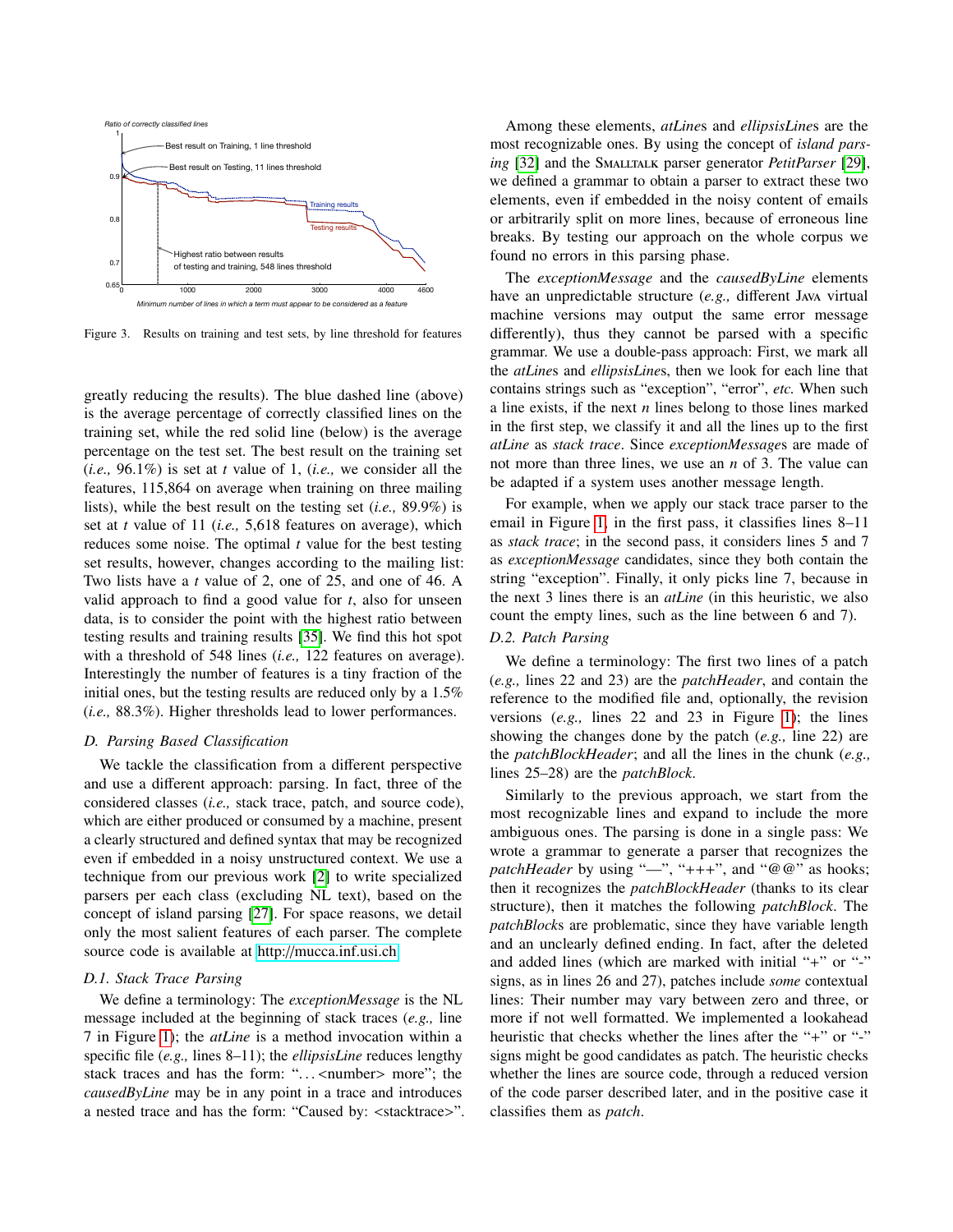### *D.3. Source Code Parsing*

Among the three classes with the most structured language (*i.e.,* stack trace, patch, and source code), code is the most ambiguous. This is due to the fact that email authors usually do not report complete compilation units (*e.g.,* a whole Java class definition), but only selected fragments (*e.g.,* the method declaration in lines 17–20 in Figure [1\)](#page-1-1). These fragments may present more ambiguities, with respect to NL and junk, than blocks of patches or stack traces: For example, if a line comprises only the words "public class", it can be either the beginning of a class declaration or a simple NL sentence.

We devised a parser based on the technique detailed in our previous work [\[2\]](#page-10-33): We wrote a complete Java grammar for PetitParser, by implementing the latest specification of the official Java language. Then, we implemented an island parser able to recognize most of the constructs of the grammar (including single and multi-line comments, but excluding constructs that are too ambiguous with NL, such as expressions), starting from the most comprehensive (*i.e.,* compilation unit) down to very specific ones (*e.g.,* expression statements). We also added rules to recognize incomplete constructs (such as method declarations without the body– common in email discussions).

Compared to Besc [\[3\]](#page-10-27), this island parser reaches higher precision and is also able to locate constructs that span on more lines. For example, Besc cannot classify a line with only "public class" as code, while our island parser classifies it as code depending on the surrounding lines.

This parser matches most of the content of *patchBlock*s, as they also contain valid source code. This raises a number of false positives. We avoid this by chaining the code parsing to the patch parsing: First we detect the patches, then, on the lines that are *not* classified as patch, we use the code parser. As a beneficial side effect, this chained procedure reduces the text and the ambiguities to be managed by the island parser, thus increasing the performances.

### *D.4. Junk Parsing*

Noisy text, such as authors' signatures, is hard to automatically distinguish from NL text; however, some peculiar common patterns can be matched with a parser. This approach is made of three steps: (1) matching and classification of email headers (*e.g.,* lines 1 and 2 in Figure [1\)](#page-1-1) with a regular expression; (2) identification and extraction of signatures of mailing lists (*e.g.,* common lines added to the end of every email sent to the same list, such as lines 32–34) and authors; and (3) usage of the recognized signatures to automatically compose a grammar for generating a parser to match them, under any possible formatting or position in the email body. To recognize signatures, we consider all the emails whose last block of text is not quoted from previous emails (this can be easily achieved by considering lines that do not end with email reply threading characters, such as > and >> in lines 2-15 in Figure [1\)](#page-1-1). In these emails, the authors

themselves conclude the message and most probably include their signatures. For example, the email in Figure [1](#page-1-1) contains the author's signature in the last block. Among the selected emails, we only consider the last not quoted block. We analyze it backward starting from the last line (*e.g.,* from line 34 up to 16). When we encounter a line that starts with, or is only composed of, two or more dashes, underscores, or stars, we take out the lines up to the bottom and consider this as a signature. The process continues until it reaches the top of the not quoted block. For example, the algorithm, applied to the email in Figure [1,](#page-1-1) would extract lines 32 to 34, and line 31 as block signatures.

By classifying these blocks as junk, we would miss the cases in which signatures are in quoted text (*e.g.,* lines 14– 15). We, thus, conduct the third step: We use each extracted string to automatically define a grammar able to recognize the signature in any possible position or formatting the text; then, we use these grammars to automatically generate the relative parsers; finally we classify matched lines as *junk*.

#### *D.5. Results*

Table [V](#page-7-0) reports the results of each parser in the classification of the lines into the corresponding type. For example, the first line covers the results in using the Stack trace parser to classify lines as *stack trace*. The false positives (*e.g.,* 4 in the first row) are lines classified as *stack trace* by the method, but with a different manual classification.

Table V Single classification results achieved by using parsers

<span id="page-7-0"></span>

|                    | Total<br>Instances | True<br>Positives | False<br>Positives | Precision | Recall | F-Measure |
|--------------------|--------------------|-------------------|--------------------|-----------|--------|-----------|
| Stack trace parser | 1.069              | 1.054             | 4                  | 0.996     | 0.986  | 0.991     |
| Patch parser       | 2.082              | 1.996             | 0                  | 1.000     | 0.959  | 0.979     |
| Source code parser | 1.914              | 1.715             | 74                 | 0.959     | 0.896  | 0.926     |
| Junk parser        | 29.585             | 20.372            | 226                | 0.989     | 0.689  | 0.812     |

All the parsers reach high classification values, while being mailing list independent and requiring no training. However, parsers have limitations: (1) They are manually implemented, and for this reason they cannot predict or cover all the possible variants of the patterns that they match, especially due to truncated content; (2) the values reached in classifying junk are lower than those achieved with the ML approach.

Next, we present a method that overcomes these issues by fusing ML and parser-based approaches.

### *E. Unified Approach*

This approach fuses characteristics of the term based classification and the parser-based approaches.

<span id="page-7-1"></span>1) Adding parsing results to Naïve Bayes: Naïve Bayes is not limited to use *terms* as features: One can include any relevant aspect as a feature in the classification process. Given these premises, we add the parser-based classification output to improve the Naïve Bayes ML process. We do this by adding four new features to the feature-vectors, in addition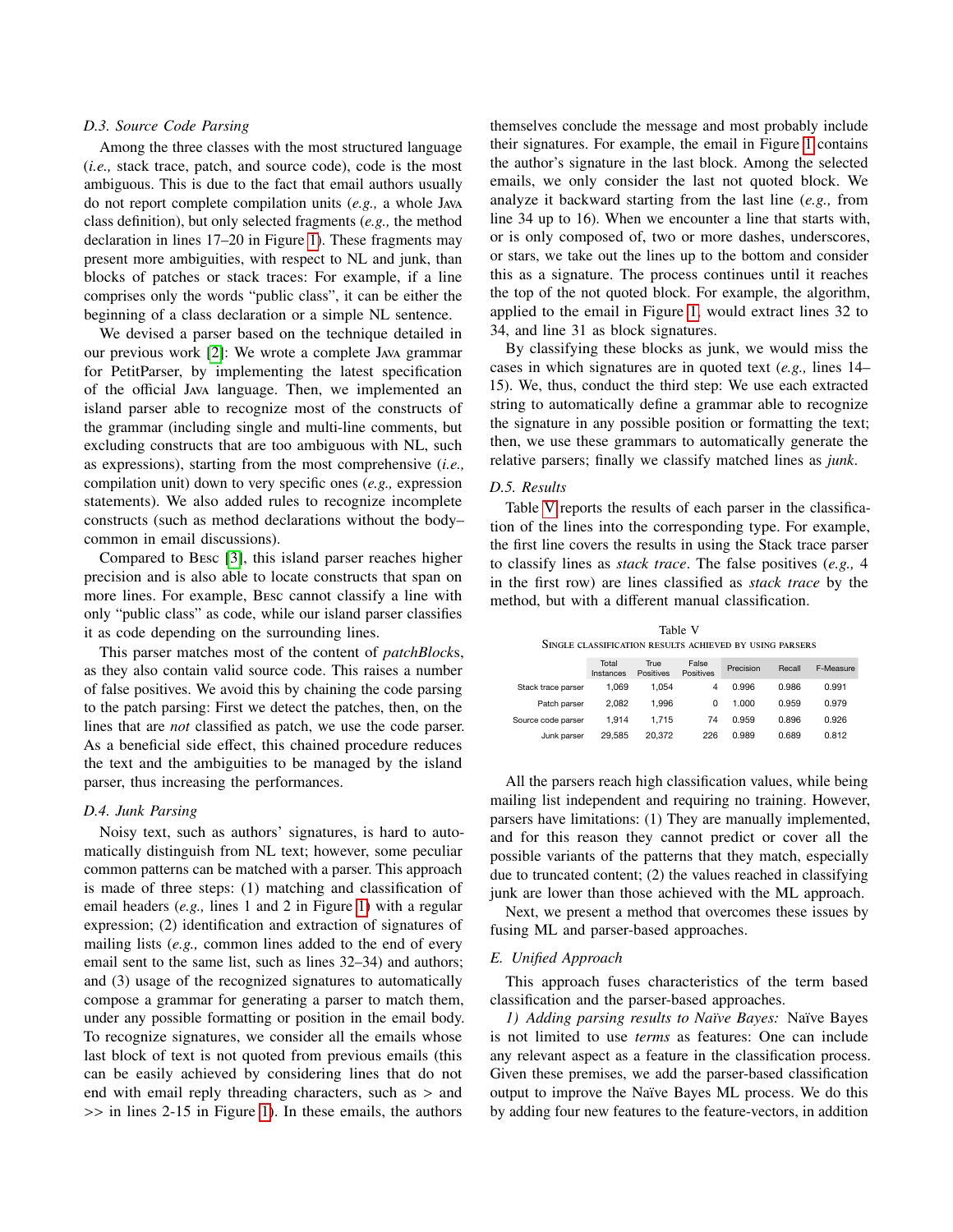

Figure 4. Training and Test Process of the Unified Classification Approach

those presented in Section [V-A.](#page-4-3) Each new feature maps the output of a parser: The value is 1 when the corresponding parser matches the specific line, 0 otherwise. We used Naïve Bayes and performed mailing list cross validation.

Varying the value of the threshold *t* (see Section [V-C\)](#page-5-2), we found the best average results to be at  $t = 11$ . Table [VI](#page-8-0) shows the confusion matrix on the best results achieved by adding the four parser-based features to the Naïve Bayes approach. It correctly classified 62,093 instances (91.3%), 1,513 more than the previous approach.

Table VI Results adding parser-based features

<span id="page-8-0"></span>

| classified as → NL Text Junk Patch |        |              |       | Source<br>Code | Stack<br>Trace    |       |       | Precision Recall F-Measure |
|------------------------------------|--------|--------------|-------|----------------|-------------------|-------|-------|----------------------------|
| <b>NL</b> Text                     | 31,898 | 960          | 97    | 158            | 29:               | 0.908 | 0.962 | 0.934                      |
| Junk                               |        | 3,087 25,787 | 325   | 203            | 183               | 0.962 | 0.872 | 0.915                      |
| Patch                              | 55     | 29           | 1,719 | 278            | $\overline{1}$    | 0.739 | 0.826 | 0.780                      |
| Source Code X                      | 78     | 13           | 185   | 1,636          | $2^{\frac{1}{2}}$ | 0.719 | 0.855 | 0.781                      |
| Stack Trace                        | 9      | 6            |       | 0              | 1,053             | 0.830 | 0.985 | 0.901                      |

Comparing the confusion matrices of the ML approaches (Table [VI](#page-8-0) and [IV\)](#page-5-1), we see that the new features helped to decrease the instances wrongly classified as NL text. Being NL the most frequent class (see Table [II\)](#page-4-2), it has a strong impact on the evaluation of the MAP hypothesis of Naïve Bayes (see Section [V-A1\)](#page-4-4); since the new features reduced the NL class impact, they play a major role in the classification.

Although achieving the best results so far, this approach has drawbacks. First, we note that both *patch* and *code* have more than 150 wrongly classified instances: This contradicts the high precision value reached by the single parser classifiers. It is probably due to the fact that, even if these parser features have a high weight in the computation, they are at the same level of the other features that, being a large number, also influence the results. We expect an approach not having

<span id="page-8-1"></span>the conditional independence assumption of Naïve Bayes to better model the new features, which are highly interdependent. In the following we explore a two-pass classifier approach to better exploit parsers, yet relying on Naïve Bayes qualities.

*2) Unified Classification Approach:* To explain our unified classification approach, we refer to Figure [4.](#page-8-1) The idea behind this approach is using Naïve Bayes to evaluate a partial classification only on the features based on *terms*, and then use another ML classifier to model the fusion of Naïve Bayes results and parser-based classifications.

Training: We first (Point 1) extract the emails from the three mailing lists on which we want to train the ML algorithms, then, we provide them—along with the manual classification both to the parser-based classifiers (Point 2) and to the Naïve Bayes learning algorithm (Point 3), in the form of featurevector on words, punctuation, bi-grams, and context. Naïve Bayes trains a classifier, but instead of returning the instance classifications, it outputs a 5-dimension vector for every line: Each dimension represents a class (*e.g., junk*) and the value is the probability—evaluated by Naïve Bayes—that the line belongs to that class. In other words, instead of picking the highest value and providing the final classification, we output all the 5 probabilities and we map them to features, thus reducing the initial features to 5. At the same time, the parsers create other four features, as in Section [V-E1.](#page-7-1) Once both feature sets are evaluated, they are merged into a vector of 9 dimensions, plus the manual classification (Point 5). This vector is treated by another ML algorithm to train the final classifier (Point 6): The actual output of the training.

The choice of the ML technique for the second step is critical: We need an algorithm to correctly model the peculiar characteristics of our features. We tried a number of different ML approaches. The decision tree [\[26\]](#page-10-36) (broadly used in data mining) is the most suited algorithms, because it is favorable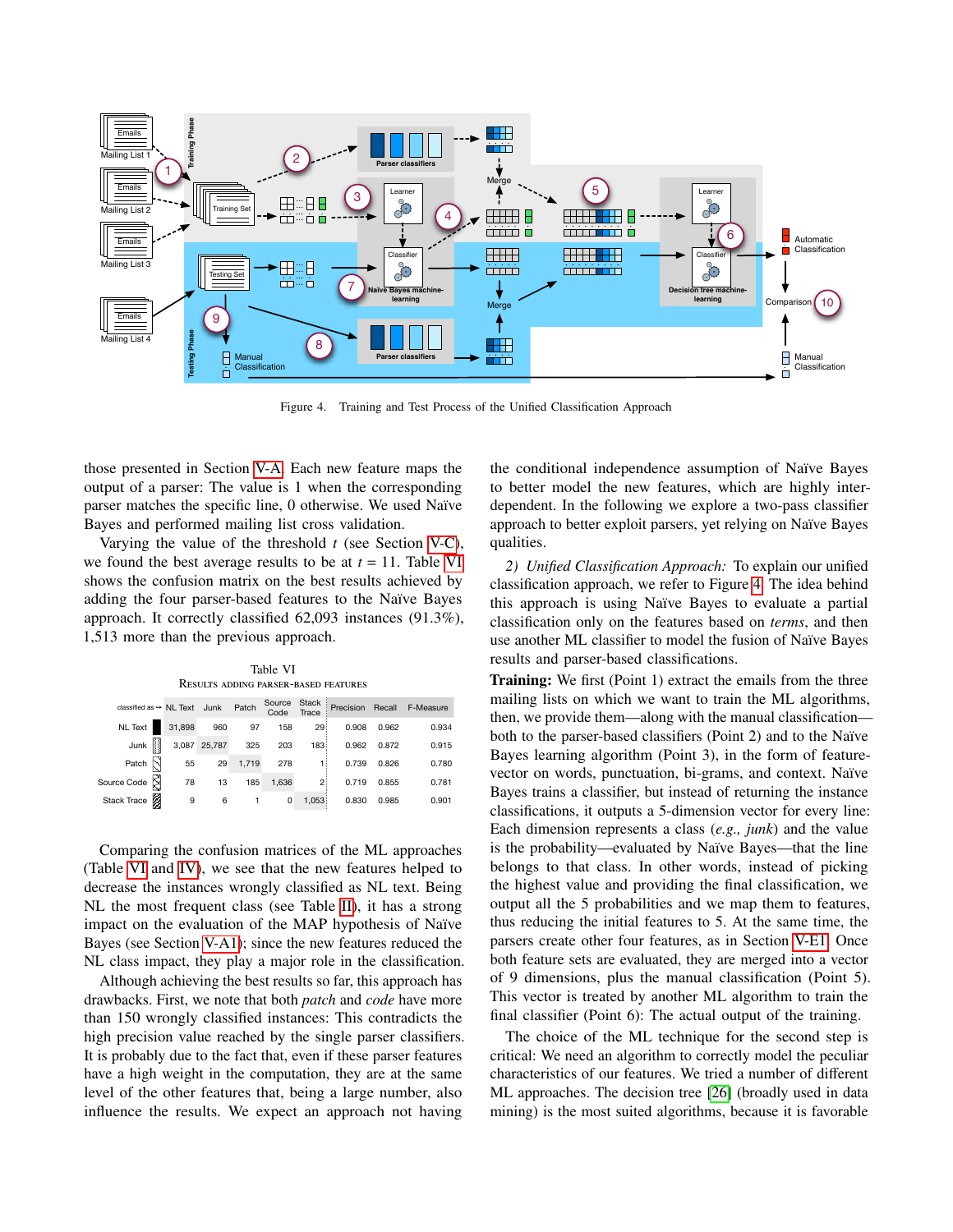to the parsers' features, which are almost mutually exclusive. Testing: The test process is depicted in the bottom half of Figure [4.](#page-8-1) We take emails from the fourth mailing list and we remove the manual classification. Then, we provide the emails to the parsers (Point 8) and create the featurevectors, to be given as an input to the previously trained Naïve Bayes classifier (Point 7). Subsequently, the output of the two technique is merged in a unified 9-dimensions vector, which it is used as input to the second ML classifier, previously trained, which outputs the final classification. We compare this classification (Point 10) to the manual one (Point 9) and we evaluate the results. The training and test phases are repeated 4 times rotating the four mailing lists.

<span id="page-9-2"></span>Table VII Results of the unified approach on mailing list cross validation

| classified as $\rightarrow$ NL Text Junk |   |        |              | Patch | Source<br>Code | <b>Stack</b><br>Trace | Precision |       | Recall F-Measure |
|------------------------------------------|---|--------|--------------|-------|----------------|-----------------------|-----------|-------|------------------|
| NL Text                                  |   | 31,584 | 1,470        | 0     | 87             |                       | 0.937     | 0.953 | 0.945            |
| Junk                                     | H |        | 1,958 27,498 | 12    | 115            | 2:                    | 0.943     | 0.929 | 0.936            |
| Patch                                    |   | 68     | 49           | 1,935 | 30             | 0                     | 0.990     | 0.929 | 0.959            |
| Source Code N                            |   | 86     | 118          | 8     | 1,702          | 0                     | 0.880     | 0.889 | 0.885            |
| Stack Trace                              |   | 18     | 12           | 0     | 0              | 1,039                 | 0.997     | 0.972 | 0.984            |

We tested the approach with a range of *t* values and the highest ratio of correct instances (94.1%) at a *t* value of 120, which lies within the range described in Section [V-C.](#page-5-2) The lowest ratio of correct instances with a *t* value (*i.e.,* 11) within the range is 92.1%; out of the range, values are lower.

Table [VII](#page-9-2) shows the results achieved by the approach on the best *t* value. This two-steps approach, which differently merges and model the information, improves the results for all the classes by increasing not only the results related to the parser classifiers (*i.e.,* patch, stack trace, and code), but also those connected to the Naïve Bayes algorithm. The F-measure values are all increased, with a decrease in precision of junk classification and in recall of NL classification, probably due to the overall lower weight given to Naïve Bayes results.

#### VI. THREATS TO VALIDITY

<span id="page-9-0"></span>Construct Validity threats regard the relation between theory and observation, *i.e.,* measured variables may not measure conceptual variables.

To classify email content we rely on error-prone human judgment. To alleviate this issue, we devised a web application to ease the annotation process. Two annotators crossinspected 10% of the emails. They found only 12 erroneously classified lines. We corrected these 12 errors in the set of email that was used for the experiments. We expect the same low error proportion in the rest of the sample, which may affect the accuracy of the results.

Statistical Conclusion threats are concerned with whether we have enough data to support our claims.

We took samples of email populations representative with a 95% confidence and a 5% error level, which are standard values. On the number of lines, our corpus has 67,792 not empty lines.

External Validity threats are concerned with the generalizability of the results.

The approaches we tried may show different results when applied to other software systems and mailing lists. To alleviate this, we chose 4 systems with unrelated characteristics and developed by separate communities. The usage of the mailing list varies, as confirmed by the different line class distributions. To test the generalizability of our approach we conducted cross mailing list validation. A second threat concerning the generalizability is that our approach is tailored to a single object-oriented programming language, *i.e.,* Java. However, since most of the language related line recognition relies on island parsers (see Section [V-D\)](#page-6-1), it can be easily adapted to other programming languages that have a similar structure (*e.g.,* C#, Python), without the need of changing the ground concepts we used.

#### VII. CONCLUSION

<span id="page-9-1"></span>Email communications contain valuable information to support software development, comprehension, and analysis. In this paper, we contribute a novel technique to automate the analysis of such valuable, but also voluminous, data that is specifically tailored for software engineering.

In particular, we presented a unified 2-step approach that fuses automated supervised ML approaches with island parsing to perform automatic classification of the content of development emails into five language categories: NL text, source code fragments, stack traces, code patches, and junk. The results obtained are very positive, even with cross mailing list validation. In fact, parser-based classifiers are mailing list independent and offer a solid basis made more robust by the probabilistic ML approach.

This work is a step toward a more effective exploitation of email data, for example by allowing improved traceability recovery techniques, refined artifact summarization approaches, and more precise fact extraction methods.

As a future work, we plan to investigate whether other classification techniques (such as INFOZILLA [\[8\]](#page-10-20)) can be included in our unified approach to improve and strengthen the overall results.

All data sets of the experiment and source code can be found at the paper's companion website located at [http:](http://mucca.inf.usi.ch)// [mucca.inf.usi.ch.](http://mucca.inf.usi.ch)

#### **ACKNOWLEDGMENT**

Bacchelli gratefully acknowledges the Swiss National Science foundation's support for the project "SOSYA" (SNF Project No. 132175) and the European Smalltalk User Group (http://[www.esug.org\)](http://www.esug.org). Dal Sasso gratefully acknowledges the support of CHOOSE, the Swiss Group for Object-Oriented Systems and Environments (http://[choose.s-i.ch\)](http://choose.s-i.ch).